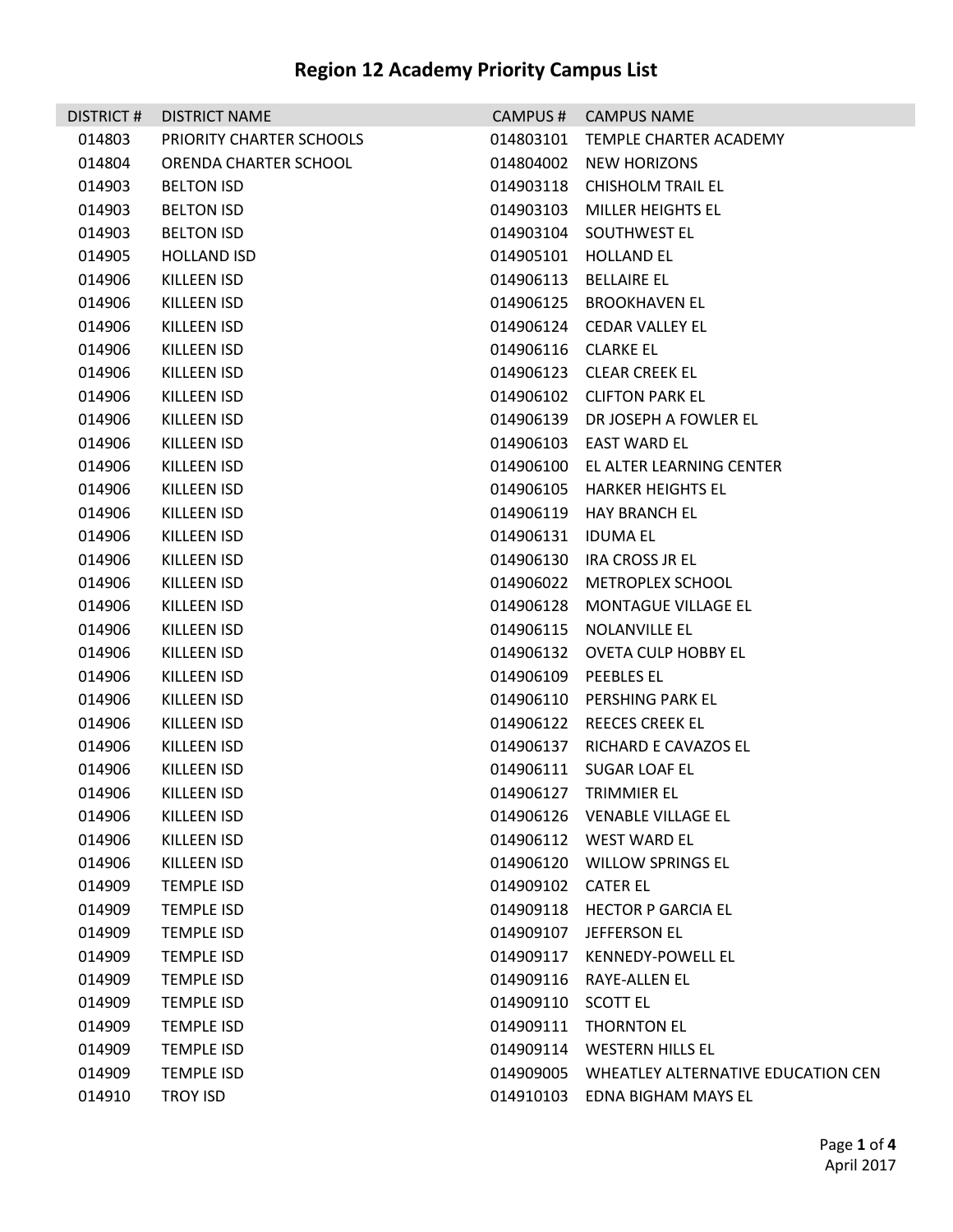| DISTRICT# | <b>DISTRICT NAME</b>      |                    | CAMPUS # CAMPUS NAME                    |
|-----------|---------------------------|--------------------|-----------------------------------------|
| 018901    | <b>CLIFTON ISD</b>        |                    | 018901101 CLIFTON EL                    |
| 018902    | <b>MERIDIAN ISD</b>       |                    | 018902101 MERIDIAN EL                   |
| 018903    | MORGAN ISD                |                    | 018903001 MORGAN SCHOOL                 |
| 018904    | VALLEY MILLS ISD          |                    | 018904101 VALLEY MILLS EL               |
| 018905    | <b>WALNUT SPRINGS ISD</b> |                    | 018905003 WALNUT SPRINGS SCHOOL         |
| 018906    | <b>IREDELL ISD</b>        |                    | 018906001 IREDELL SCHOOL                |
| 018907    | KOPPERL ISD               |                    | 018907001 KOPPERL SCHOOL                |
| 018908    | <b>CRANFILLS GAP ISD</b>  |                    | 018908001 CRANFILLS GAP SCHOOL          |
| 050901    | EVANT ISD                 | 050901101 EVANT EL |                                         |
| 050902    | <b>GATESVILLE ISD</b>     |                    | 050902101 GATESVILLE EL                 |
| 050902    | <b>GATESVILLE ISD</b>     |                    | 050902103 GATESVILLE INT                |
| 050902    | <b>GATESVILLE ISD</b>     |                    | 050902102 GATESVILLE PRI                |
| 050904    | <b>OGLESBY ISD</b>        |                    | 050904001 OGLESBY SCHOOL                |
| 050909    | JONESBORO ISD             |                    | 050909001 JONESBORO SCHOOL              |
| 050910    | <b>COPPERAS COVE ISD</b>  |                    | 050910104 CR CLEMENTS/HOLLIE PARSONS EL |
| 050910    | <b>COPPERAS COVE ISD</b>  |                    | 050910101 FAIRVIEW/MISS JEWELL EL       |
| 050910    | <b>COPPERAS COVE ISD</b>  |                    | 050910102 HETTIE HALSTEAD EL            |
| 050910    | <b>COPPERAS COVE ISD</b>  |                    | 050910107 J L WILLIAMS/LOVETT LEDGER EL |
| 050910    | <b>COPPERAS COVE ISD</b>  |                    | 050910106 MARTIN WALKER EL              |
| 073901    | <b>CHILTON ISD</b>        |                    | 073901001 CHILTON SCHOOL                |
| 073903    | <b>MARLIN ISD</b>         |                    | 073903041 MARLIN JUNIOR ACADEMY         |
| 073903    | <b>MARLIN ISD</b>         |                    | 073903103 MARLIN PRI ACADEMY            |
| 073905    | ROSEBUD-LOTT ISD          | 073905102 LOTT EL  |                                         |
| 073905    | ROSEBUD-LOTT ISD          |                    | 073905103 ROSEBUD PRI                   |
| 081902    | <b>FAIRFIELD ISD</b>      |                    | 081902101 FAIRFIELD EL                  |
| 081902    | <b>FAIRFIELD ISD</b>      |                    | 081902043 FAIRFIELD INT                 |
| 081904    | <b>TEAGUE ISD</b>         |                    | 081904102 TEAGUE EL                     |
| 081904    | <b>TEAGUE ISD</b>         |                    | 081904103 TEAGUE INT                    |
| 081905    | <b>WORTHAM ISD</b>        |                    | 081905102 WORTHAM EL                    |
| 081906    | DEW ISD                   | 081906101 DEW EL   |                                         |
| 097902    | <b>HAMILTON ISD</b>       | 097902102          | ANN WHITNEY EL                          |
| 097903    | HICO ISD                  | 097903101          | <b>HICO EL</b>                          |
| 109902    | <b>BYNUM ISD</b>          | 109902001          | <b>BYNUM SCHOOL</b>                     |
| 109904    | <b>HILLSBORO ISD</b>      | 109904104          | <b>HILLSBORO EL</b>                     |
| 109904    | <b>HILLSBORO ISD</b>      | 109904109          | <b>HILLSBORO INT</b>                    |
| 109905    | <b>HUBBARD ISD</b>        | 109905101          | <b>HUBBARD EL</b>                       |
| 109907    | <b>ITASCA ISD</b>         | 109907101          | <b>ITASCA EL</b>                        |
| 109908    | <b>MALONE ISD</b>         | 109908101          | <b>MALONE EL</b>                        |
| 109910    | MOUNT CALM ISD            | 109910101          | MOUNT CALM EL                           |
| 109911    | <b>WHITNEY ISD</b>        | 109911101          | <b>WHITNEY EL</b>                       |
| 109911    | <b>WHITNEY ISD</b>        | 109911102          | <b>WHITNEY INT</b>                      |
| 109913    | <b>BLUM ISD</b>           | 109913101          | <b>BLUM EL</b>                          |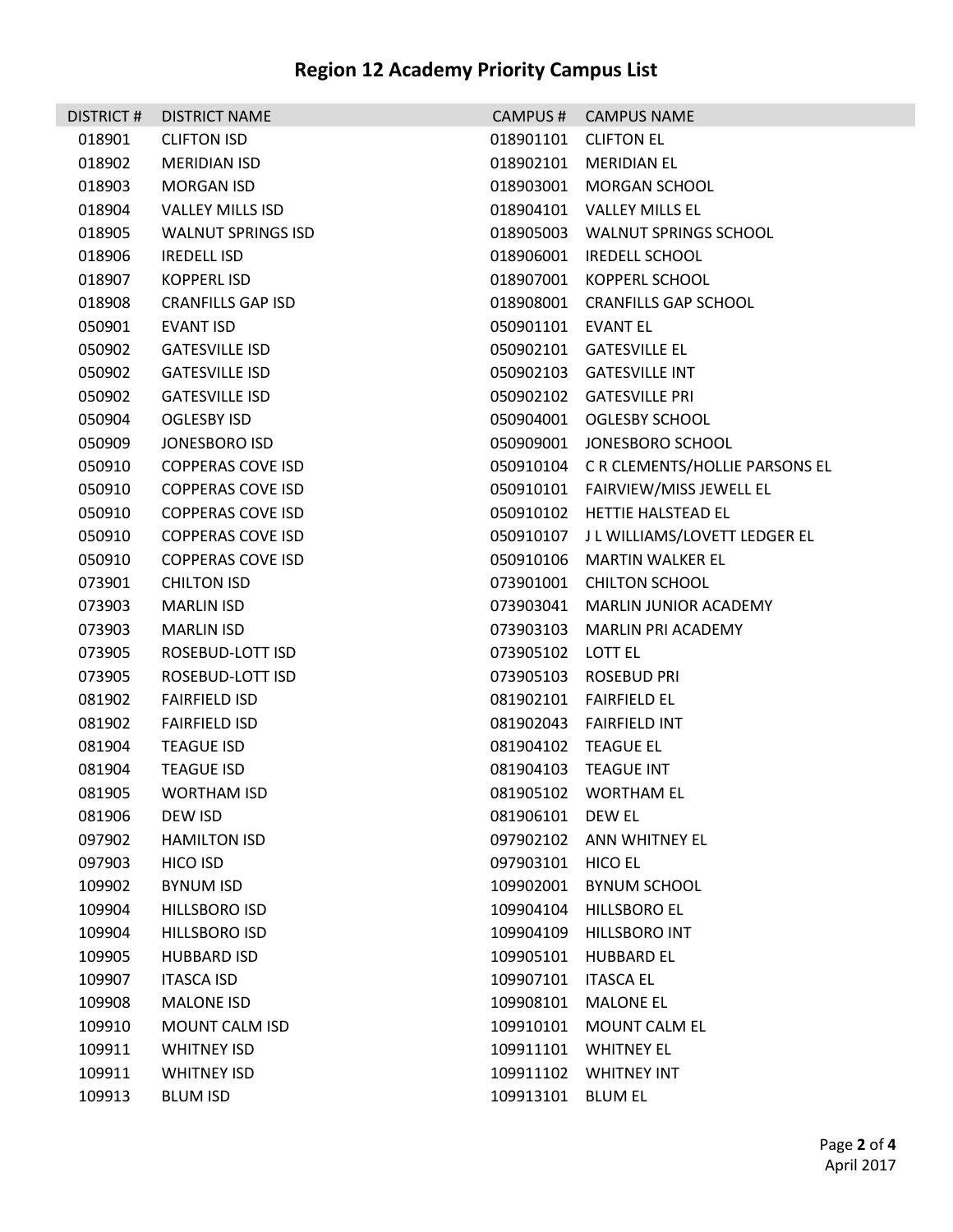| <b>DISTRICT#</b> | <b>DISTRICT NAME</b>           | CAMPUS#             | <b>CAMPUS NAME</b>                           |
|------------------|--------------------------------|---------------------|----------------------------------------------|
| 109914           | PENELOPE ISD                   | 109914001           | PENELOPE SCHOOL                              |
| 141901           | LAMPASAS ISD                   |                     | 141901103 HANNA SPRINGS EL                   |
| 141901           | <b>LAMPASAS ISD</b>            |                     | 141901102 KLINE WHITIS EL                    |
| 141901           | LAMPASAS ISD                   |                     | 141901105 TAYLOR CREEK EL                    |
| 141902           | <b>LOMETA ISD</b>              |                     | 141902001 LOMETA SCHOOL                      |
| 147901           | COOLIDGE ISD                   |                     | 147901101 COOLIDGE EL                        |
| 147902           | <b>GROESBECK ISD</b>           |                     | 147902101 ENGE-WASHINGTON INT                |
| 147902           | <b>GROESBECK ISD</b>           |                     | 147902042 GROESBECK MIDDLE                   |
| 147902           | <b>GROESBECK ISD</b>           |                     | 147902104 H O WHITEHURST EL                  |
| 147903           | <b>MEXIA ISD</b>               |                     | 147903103 A B MCBAY EL                       |
| 147903           | <b>MEXIA ISD</b>               | 147903105           | R Q SIMS INT                                 |
| 161801           | WACO CHARTER SCHOOL            |                     | 161801101 WACO CHARTER SCHOOL                |
| 161802           | RAPOPORT ACADEMY PUBLIC SCHOOL |                     | 161802101 AUDRE AND BERNARD RAPOPORT ACADEMY |
| 161802           | RAPOPORT ACADEMY PUBLIC SCHOOL |                     | 161802102 QUINN CAMPUS PUBLIC MIDDLE         |
| 161807           | HARMONY SCIENCE ACAD (WACO)    |                     | 161807012 HARMONY SCHOOL OF INNOVATION- EULE |
| 161807           | HARMONY SCIENCE ACAD (WACO)    | 161807001           | HARMONY SCIENCE ACAD (WACO)                  |
| 161807           | HARMONY SCIENCE ACAD (WACO)    |                     | 161807003 HARMONY SCIENCE ACADEMY - DALLAS   |
| 161807           | HARMONY SCIENCE ACAD (WACO)    |                     | 161807008 HARMONY SCIENCE ACADEMY - GRAND PR |
| 161903           | <b>MIDWAY ISD</b>              | 161903102 HEWITT EL |                                              |
| 161906           | LA VEGA ISD                    |                     | 161906105 LA VEGA EL                         |
| 161906           | LA VEGA ISD                    |                     | 161906103 LA VEGA INT H P MILES CAMPUS       |
| 161906           | LA VEGA ISD                    | 161906106           | LA VEGA PRI                                  |
| 161908           | <b>MART ISD</b>                | 161908102           | <b>MART EL</b>                               |
| 161908           | <b>MART ISD</b>                | 161908041           | <b>MART MIDDLE</b>                           |
| 161909           | <b>MCGREGOR ISD</b>            | 161909101           | <b>MCGREGOR EL</b>                           |
| 161909           | MCGREGOR ISD                   | 161909102           | MCGREGOR PRI                                 |
| 161910           | MOODY ISD                      | 161910101           | <b>MOODY EL</b>                              |
| 161910           | MOODY ISD                      | 161910041           | <b>MOODY MIDDLE</b>                          |
| 161914           | WACO ISD                       |                     | 161914101 ALTA VISTA EL                      |
| 161914           | WACO ISD                       | 161914103           | <b>BELL'S HILL EL</b>                        |
| 161914           | WACO ISD                       | 161914104           | <b>BROOK AVENUE EL</b>                       |
| 161914           | WACO ISD                       | 161914105           | CEDAR RIDGE EL                               |
| 161914           | WACO ISD                       | 161914004           | <b>CHALLENGE ACADEMY</b>                     |
| 161914           | WACO ISD                       | 161914106           | <b>CRESTVIEW EL</b>                          |
| 161914           | WACO ISD                       | 161914107           | DEAN HIGHLAND EL                             |
| 161914           | WACO ISD                       | 161914005           | <b>GL WILEY OPPORTUNITY CENTER</b>           |
| 161914           | WACO ISD                       | 161914109           | HILLCREST PDS MAGNET                         |
| 161914           | WACO ISD                       | 161914110           | J H HINES EL                                 |
| 161914           | WACO ISD                       | 161914112           | <b>KENDRICK EL</b>                           |
| 161914           | WACO ISD                       | 161914127           | LAKE AIR MONTESSORI SCHOOL                   |
| 161914           | WACO ISD                       | 161914116           | <b>MOUNTAINVIEW EL</b>                       |
| 161914           | WACO ISD                       | 161914120           | PARKDALE EL                                  |